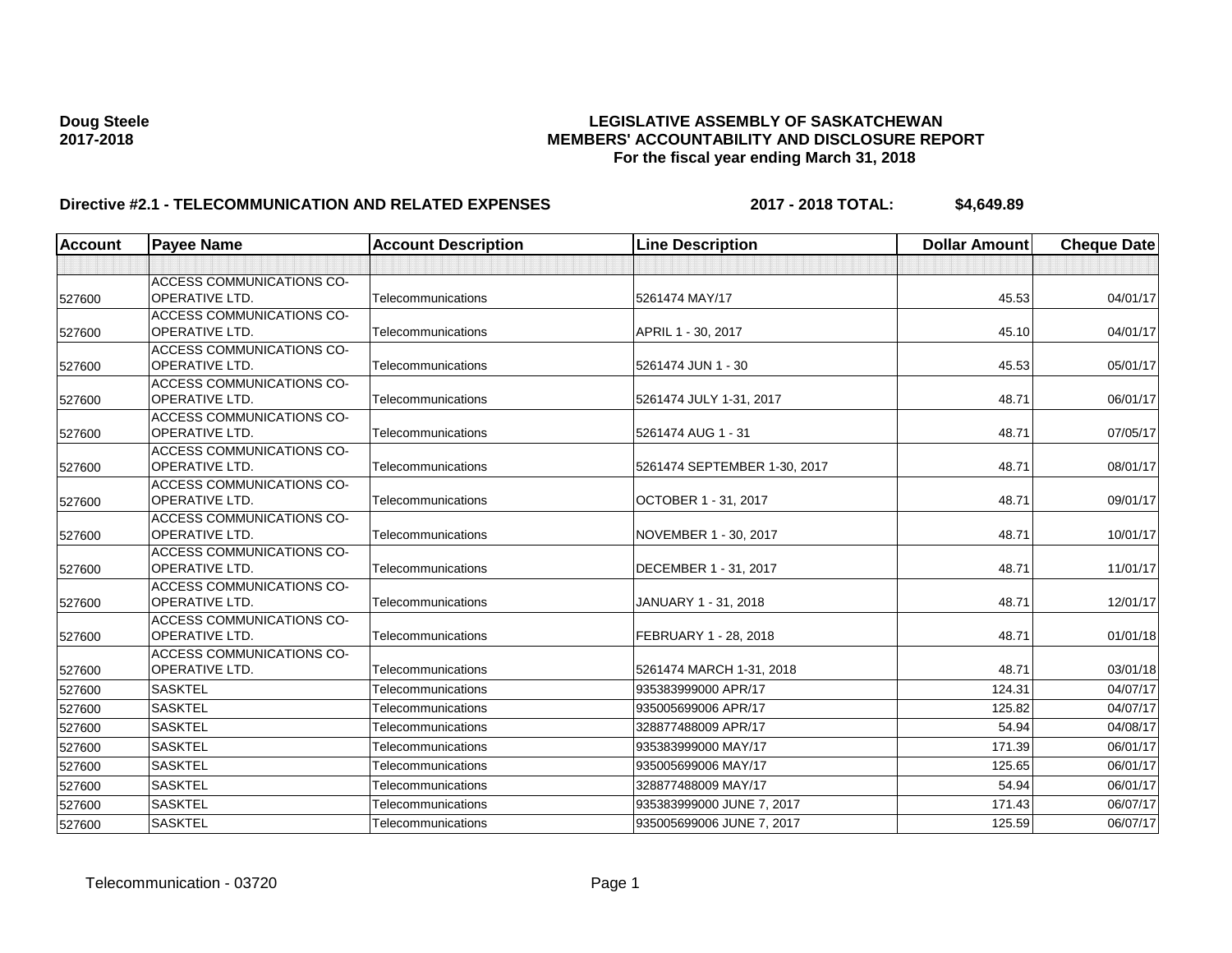# **Doug Steele LEGISLATIVE ASSEMBLY OF SASKATCHEWAN 2017-2018 MEMBERS' ACCOUNTABILITY AND DISCLOSURE REPORT For the fiscal year ending March 31, 2018**

# **Directive #2.1 - TELECOMMUNICATION AND RELATED EXPENSES** 2017 - 2018 TOTAL: \$4,649.89

| <b>Account</b> | <b>Payee Name</b> | <b>Account Description</b> | <b>Line Description</b>        | <b>Dollar Amount</b> | <b>Cheque Date</b> |
|----------------|-------------------|----------------------------|--------------------------------|----------------------|--------------------|
|                |                   |                            |                                |                      |                    |
| 527600         | <b>SASKTEL</b>    | Telecommunications         | 328877488009 JUNE 8, 2017      | 48.57                | 06/08/17           |
| 527600         | <b>SASKTEL</b>    | Telecommunications         | 935005699006 JUL/17            | 125.86               | 07/07/17           |
| 527600         | <b>SASKTEL</b>    | Telecommunications         | 935383999000 JUL/17            | 171.70               | 07/07/17           |
| 527600         | <b>SASKTEL</b>    | Telecommunications         | 328877488009 JUL/17            | 48.57                | 07/07/17           |
| 527600         | <b>SASKTEL</b>    | Telecommunications         | 935383999000 AUGUST 7, 2017    | 172.26               | 08/07/17           |
| 527600         | <b>SASKTEL</b>    | Telecommunications         | 935005699006 AUGUST 7, 2017    | 125.62               | 08/07/17           |
| 527600         | <b>SASKTEL</b>    | Telecommunications         | 328877488009 AUGUST 8, 2017    | 48.57                | 08/08/17           |
| 527600         | <b>SASKTEL</b>    | Telecommunications         | 935383999000 SEPTEMBER 7, 2017 | 171.84               | 09/07/17           |
| 527600         | <b>SASKTEL</b>    | Telecommunications         | 935005699006 SEPTEMBER 7, 2017 | 125.66               | 09/07/17           |
| 527600         | <b>SASKTEL</b>    | Telecommunications         | 328877488009 SEPTEMBER 8, 2017 | 48.57                | 09/08/17           |
| 527600         | <b>SASKTEL</b>    | Telecommunications         | 935383999000 OCTOBER 7, 2017   | 171.56               | 11/01/17           |
| 527600         | <b>SASKTEL</b>    | Telecommunications         | 328877488009 OCTOBER 8, 2017   | 48.57                | 11/01/17           |
| 527600         | <b>SASKTEL</b>    | Telecommunications         | 935005699006 OCTOBER 7, 2017   | 125.62               | 11/01/17           |
| 527600         | <b>SASKTEL</b>    | Telecommunications         | 935383999000 NOVEMBER 7, 2017  | 166.78               | 11/07/17           |
| 527600         | <b>SASKTEL</b>    | Telecommunications         | 935005699006 NOVEMBER 7, 2017  | 125.62               | 11/07/17           |
| 527600         | <b>SASKTEL</b>    | Telecommunications         | 328877488009 NOVEMBER 8, 2017  | 48.57                | 11/08/17           |
| 527600         | <b>SASKTEL</b>    | Telecommunications         | 935383999000 DECEMBER 7, 2017  | 170.55               | 12/07/17           |
| 527600         | <b>SASKTEL</b>    | Telecommunications         | 935005699006 DECEMBER 7, 2017  | 128.13               | 12/07/17           |
| 527600         | <b>SASKTEL</b>    | Telecommunications         | 328877488009 DECEMBER 8, 2017  | 49.54                | 12/08/17           |
| 527600         | <b>SASKTEL</b>    | Telecommunications         | 935383999000 JANUARY 7, 2018   | 167.35               | 01/07/18           |
| 527600         | <b>SASKTEL</b>    | Telecommunications         | 935005699006 JANUARY 7, 2018   | 125.69               | 01/07/18           |
| 527600         | <b>SASKTEL</b>    | Telecommunications         | 328877488009 JANUARY 8, 2018   | 59.87                | 01/08/18           |
| 527600         | <b>SASKTEL</b>    | Telecommunications         | 935383999000 FEBRUARY 7, 2018  | 168.13               | 03/01/18           |
| 527600         | <b>SASKTEL</b>    | Telecommunications         | 935005699006 FEBRUARY 7, 2018  | 125.99               | 03/01/18           |
| 527600         | <b>SASKTEL</b>    | Telecommunications         | 328877488009 FEBRUARY 8, 2018  | 59.24                | 03/01/18           |
| 527600         | <b>SASKTEL</b>    | Telecommunications         | 935383999000MARCH 7, 2018      | 167.93               | 03/07/18           |
| 527600         | <b>SASKTEL</b>    | Telecommunications         | 935005699006 MARCH 7, 2018     | 126.00               | 03/07/18           |
| 527600         | <b>SASKTEL</b>    | Telecommunications         | 328877488009 MARCH 8, 2018     | 48.91                | 03/08/18           |
| 527600         | <b>SASKTEL</b>    | Telecommunications         | RTV - D. STEELE - PERSONAL USE | (50.00)              | 03/28/18           |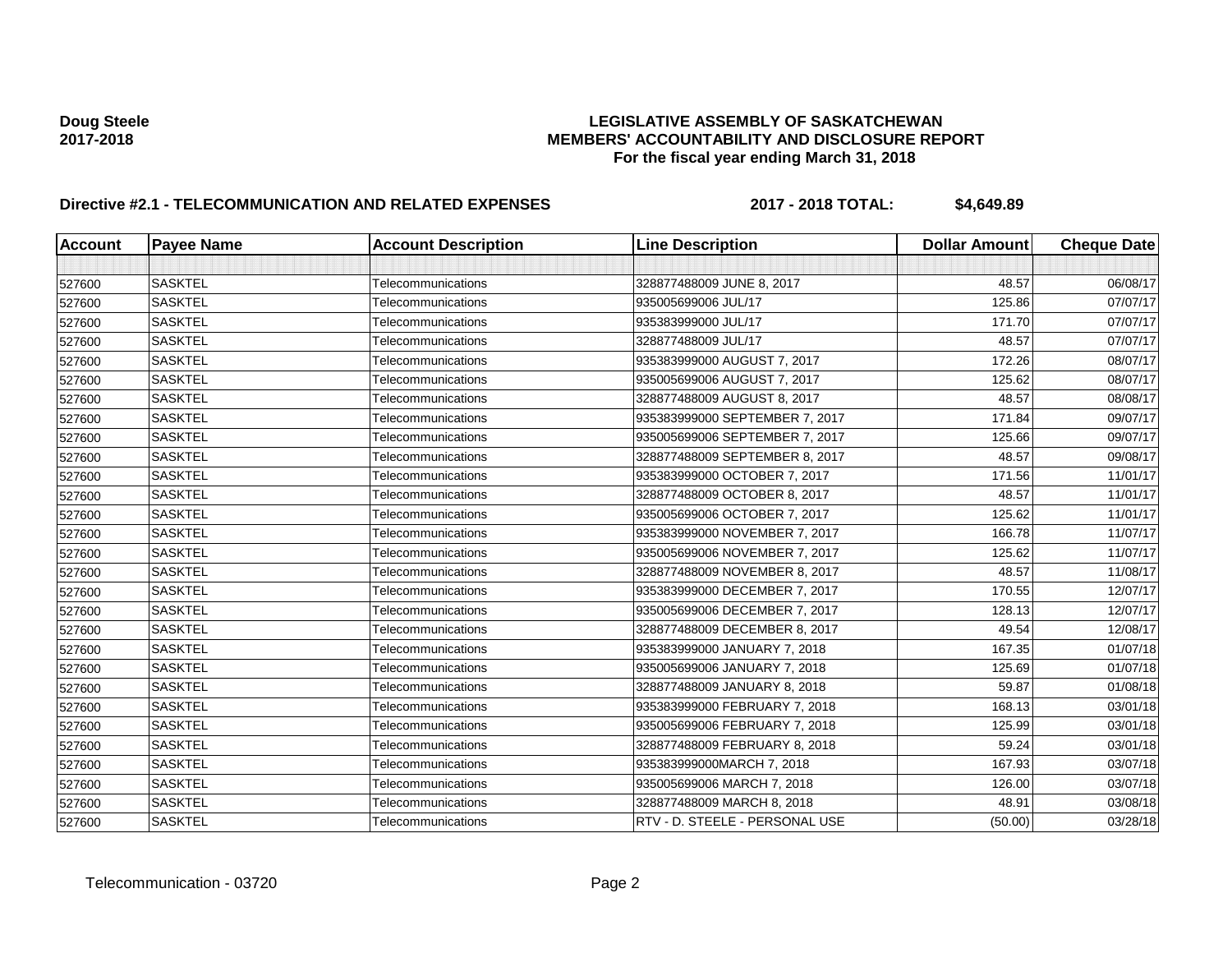## **LEGISLATIVE ASSEMBLY OF SASKATCHEWAN MEMBERS' ACCOUNTABILITY AND DISCLOSURE REPORT For the fiscal year ending March 31, 2018**

# **Directive #3.1 - MLA TRAVEL AND LIVING EXPENSES 2017 - 2018 TOTAL: \$43,665.60**

| <b>Account</b> | <b>Payee Name</b>             | <b>Account Description</b>  | <b>Line Description</b>                           | <b>Dollar Amount</b> | <b>Cheque Date</b> |
|----------------|-------------------------------|-----------------------------|---------------------------------------------------|----------------------|--------------------|
|                |                               |                             |                                                   |                      |                    |
| 541900         | <b>STEELE, DOUGLAS ALBERT</b> | <b>Elected Rep - Travel</b> | MLA TRAVEL; APR 2 - 17                            | 1,624.55             | 04/19/17           |
| 541900         | <b>STEELE, DOUGLAS ALBERT</b> | <b>Elected Rep - Travel</b> | APRIL REGINA ACCOMMODATION                        | 1.500.00             | 04/24/17           |
| 541900         | <b>STEELE, DOUGLAS ALBERT</b> | <b>Elected Rep - Travel</b> | MLA TRAVEL; APR 20 - 26                           | 992.69               | 05/01/17           |
| 541900         | <b>STEELE, DOUGLAS ALBERT</b> | <b>Elected Rep - Travel</b> | MLA TRAVEL; APR 30 - MAY 14                       | 1,547.97             | 05/12/17           |
| 541900         | STEELE, DOUGLAS ALBERT        | <b>Elected Rep - Travel</b> | <b>MAY REGINA ACCOMMODATION</b>                   | 1,550.00             | 05/18/17           |
| 541900         | <b>STEELE, DOUGLAS ALBERT</b> | Elected Rep - Travel        | JUNE 2017 MLA REGINA<br><b>ACCOMMODATION</b>      | 1,500.00             | 06/07/17           |
| 541900         | <b>STEELE, DOUGLAS ALBERT</b> | Elected Rep - Travel        | MLA TRAVEL; JUN 17 - JUL 14                       | 1,379.03             | 07/14/17           |
| 541900         | <b>STEELE, DOUGLAS ALBERT</b> | <b>Elected Rep - Travel</b> | <b>JULY REGINA ACCOMMODATION</b>                  | 1,550.00             | 07/24/17           |
| 541900         | <b>STEELE, DOUGLAS ALBERT</b> | <b>Elected Rep - Travel</b> | MLA TRAVEL JULY 14 - AUGUST 2, 2017               | 1,145.89             | 08/08/17           |
| 541900         | <b>STEELE, DOUGLAS ALBERT</b> | Elected Rep - Travel        | AUG. REGINA ACCOMMODATION                         | 1,550.00             | 08/24/17           |
| 541900         | <b>STEELE, DOUGLAS ALBERT</b> | <b>Elected Rep - Travel</b> | MLA TRAVEL; AUG 4 - 25                            | 2,204.29             | 08/25/17           |
| 541900         | <b>STEELE, DOUGLAS ALBERT</b> | <b>Elected Rep - Travel</b> | MLA TRAVEL MAY 25-JUN 17, 2017                    | 1,452.65             | 09/01/17           |
| 541900         | <b>STEELE, DOUGLAS ALBERT</b> | <b>Elected Rep - Travel</b> | SEPT. REGINA ACCOMMODATION                        | 1,500.00             | 09/01/17           |
| 541900         | <b>STEELE, DOUGLAS ALBERT</b> | <b>Elected Rep - Travel</b> | MLA TRAVEL AUGUST 25 - SEPTEMBER<br>29, 2017      | 1,128.75             | 10/05/17           |
| 541900         | <b>STEELE, DOUGLAS ALBERT</b> | <b>Elected Rep - Travel</b> | OCTOBER 2017 MLA REGINA<br><b>ACCOMMODATIONS</b>  | 1,550.00             | 10/20/17           |
| 541900         | <b>STEELE, DOUGLAS ALBERT</b> | Elected Rep - Travel        | MLA TRAVEL OCTOBER 3 - 31, 2017                   | 2,988.17             | 11/14/17           |
| 541900         | STEELE, DOUGLAS ALBERT        | <b>Elected Rep - Travel</b> | NOVEMBER 2017 MLA REGINA<br><b>ACCOMMODATIONS</b> | 1,500.00             | 11/24/17           |
| 541900         | <b>STEELE, DOUGLAS ALBERT</b> | <b>Elected Rep - Travel</b> | MLA TRAVEL NOVEMBER 19-30, 2017                   | 1,189.52             | 12/01/17           |
| 541900         | <b>STEELE, DOUGLAS ALBERT</b> | Elected Rep - Travel        | MLA TRAVEL NOVEMBER 1-16, 2017                    | 1,398.04             | 12/01/17           |
| 541900         | <b>STEELE, DOUGLAS ALBERT</b> | <b>Elected Rep - Travel</b> | DECEMBER 2017 MLA REGINA<br><b>ACCOMMODATIONS</b> | 1,550.00             | 12/20/17           |
| 541900         | <b>STEELE, DOUGLAS ALBERT</b> | <b>Elected Rep - Travel</b> | MLA TRAVEL DECEMBER 5 - 17, 2017                  | 1,168.97             | 12/27/17           |
| 541900         | <b>STEELE, DOUGLAS ALBERT</b> | <b>Elected Rep - Travel</b> | JANUARY 2018 MLA REGINA<br><b>ACCOMMODATIONS</b>  | 1,550.00             | 01/22/18           |
| 541900         | <b>STEELE, DOUGLAS ALBERT</b> | <b>Elected Rep - Travel</b> | MLA TRAVEL JANUARY 2 - 30, 2018                   | 1,945.55             | 02/14/18           |
| 541900         | STEELE, DOUGLAS ALBERT        | <b>Elected Rep - Travel</b> | FEBRUARY 2018 MLA REGINA<br><b>ACCOMMODATIONS</b> | 1,400.00             | 02/16/18           |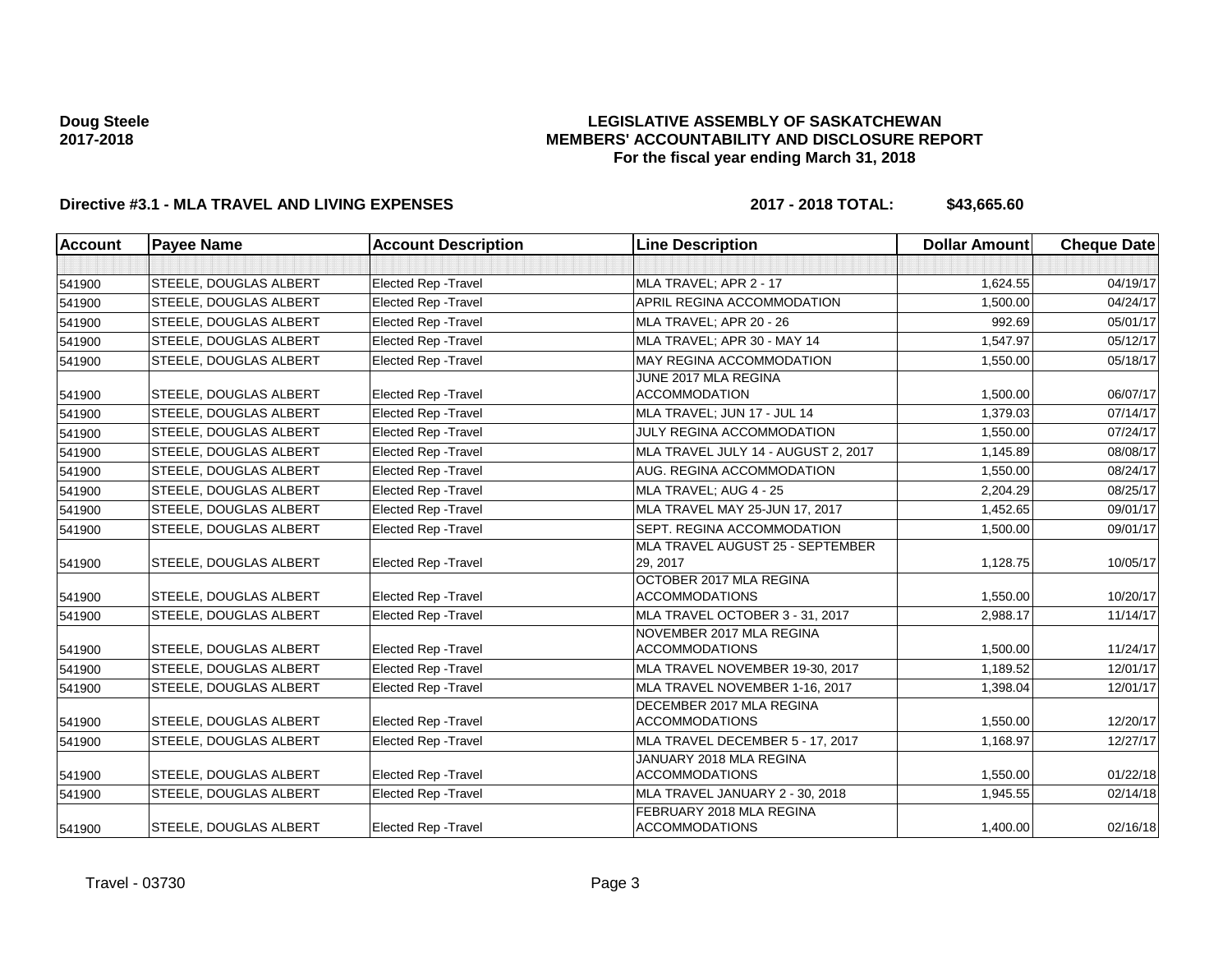### **LEGISLATIVE ASSEMBLY OF SASKATCHEWAN MEMBERS' ACCOUNTABILITY AND DISCLOSURE REPORT For the fiscal year ending March 31, 2018**

# **Directive #3.1 - MLA TRAVEL AND LIVING EXPENSES 2017 - 2018 TOTAL: \$43,665.60**

| <b>Account</b> | <b>IPavee Name</b>            | <b>Account Description</b>  | <b>Line Description</b>            | <b>Dollar Amountl</b> | <b>Cheque Datel</b> |
|----------------|-------------------------------|-----------------------------|------------------------------------|-----------------------|---------------------|
|                |                               |                             |                                    |                       |                     |
| 541900         | <b>STEELE, DOUGLAS ALBERT</b> | <b>Elected Rep - Travel</b> | MLA TRAVEL FEBRUARY 1-23, 2018     | 1.887.68              | 03/01/18            |
|                |                               |                             | MLA TRAVEL FEBRUARY 25 - MARCH 10, |                       |                     |
| 541900         | <b>STEELE, DOUGLAS ALBERT</b> | <b>Elected Rep - Travel</b> | 2018                               | 1.458.32              | 03/12/18            |
|                |                               |                             | IMARCH 2018 MLA REGINA             |                       |                     |
| 541900         | <b>STEELE, DOUGLAS ALBERT</b> | <b>Elected Rep - Travel</b> | ACCOMMODATIONS                     | 1,550.00              | 03/12/18            |
| 541900         | <b>STEELE, DOUGLAS ALBERT</b> | <b>Elected Rep - Travel</b> | MLA TRAVEL MARCH 11 - 22, 2018     | 1,290.37              | 03/31/18            |
| 541900         | <b>STEELE, DOUGLAS ALBERT</b> | <b>Elected Rep - Travel</b> | MLA TRAVEL MARCH 25 - 29, 2018     | 613.16                | 03/31/18            |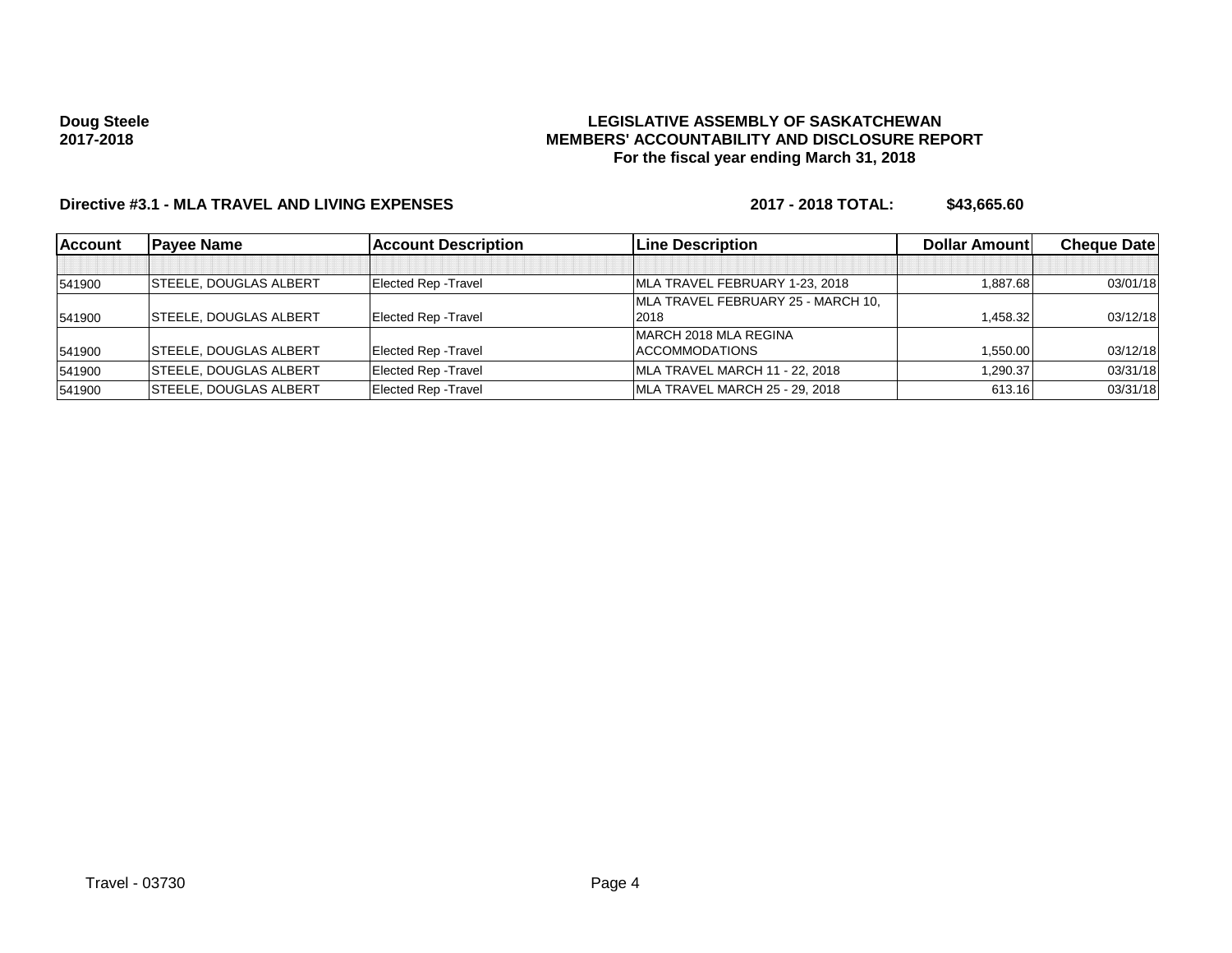## **LEGISLATIVE ASSEMBLY OF SASKATCHEWAN MEMBERS' ACCOUNTABILITY AND DISCLOSURE REPORT For the fiscal year ending March 31, 2018**

| <b>Account</b> | <b>Payee Name</b>                                   | <b>Account Description</b>                | <b>Line Description</b>          | <b>Dollar Amount</b> | <b>Cheque Date</b> |
|----------------|-----------------------------------------------------|-------------------------------------------|----------------------------------|----------------------|--------------------|
|                |                                                     |                                           |                                  |                      |                    |
| 522000         | <b>CONDOR ENTERPRISES INC</b>                       | Rent of Ground, Buildings and Other Space | APRIL CONSTITUENCY OFFICE RENT   | 1,000.00             | 04/01/17           |
| 522000         | <b>CONDOR ENTERPRISES INC</b>                       | Rent of Ground, Buildings and Other Space | <b>MAY OFFICE RENT</b>           | 1,000.00             | 04/19/17           |
| 522000         | CONDOR ENTERPRISES INC                              | Rent of Ground, Buildings and Other Space | JUNE OFFICE RENT                 | 1,000.00             | 05/18/17           |
| 522000         | <b>CONDOR ENTERPRISES INC</b>                       | Rent of Ground, Buildings and Other Space | JULY 2017 MLA OFFICE RENT        | 1,000.00             | 06/07/17           |
| 522000         | CONDOR ENTERPRISES INC                              | Rent of Ground, Buildings and Other Space | <b>AUG. OFFICE RENT</b>          | 1,000.00             | 07/12/17           |
| 522000         | CONDOR ENTERPRISES INC                              | Rent of Ground, Buildings and Other Space | <b>SEP. OFFICE RENT</b>          | 1,000.00             | 08/23/17           |
| 522000         | <b>CONDOR ENTERPRISES INC</b>                       | Rent of Ground, Buildings and Other Space | OCTOBER 2017 MLA OFFICE RENT     | 1,000.00             | 09/28/17           |
| 522000         | CONDOR ENTERPRISES INC                              | Rent of Ground, Buildings and Other Space | NOVEMBER 2017 MLA OFFICE RENT    | 1,000.00             | 10/18/17           |
| 522000         | CONDOR ENTERPRISES INC                              | Rent of Ground, Buildings and Other Space | DECEMBER 2017 MLA OFFICE RENT    | 1,000.00             | 11/10/17           |
| 522000         | <b>CONDOR ENTERPRISES INC</b>                       | Rent of Ground, Buildings and Other Space | JANUARY 2018 MLA OFFICE RENT     | 1,000.00             | 12/20/17           |
| 522000         | <b>CONDOR ENTERPRISES INC</b>                       | Rent of Ground, Buildings and Other Space | FEBRUARY 2018 MLA OFFICE RENT    | 1,000.00             | 01/11/18           |
| 522000         | CONDOR ENTERPRISES INC                              | Rent of Ground, Buildings and Other Space | MARCH 2018 MLA OFFICE RENT       | 1,000.00             | 02/08/18           |
| 522000         | TOSHIBA OF CANADA LTD.                              | Rent of Ground, Buildings and Other Space | <b>COPIER CHARGES</b>            | 189.91               | 11/03/17           |
| 522000         | TOSHIBA OF CANADA LTD.                              | Rent of Ground, Buildings and Other Space | <b>COPIER CHARGES</b>            | (189.91)             | 12/01/17           |
| 522200         | MINISTER OF FINANCE-MINISTRY<br>OF CENTRAL SERVICES | <b>Rent of Photocopiers</b>               | PHOTOCOPIER SERVICE FEES 2017-18 | 100.00               | 12/01/17           |
| 522200         | TOSHIBA OF CANADA LTD.                              | Rent of Photocopiers                      | APRIL COPIER LEASE 220889        | 208.88               | 05/01/17           |
| 522200         | TOSHIBA OF CANADA LTD.                              | Rent of Photocopiers                      | MAY COPIER LEASE 220889          | 186.87               | 06/01/17           |
| 522200         | TOSHIBA OF CANADA LTD.                              | <b>Rent of Photocopiers</b>               | <b>COPIER CHARGES</b>            | 201.57               | 06/05/17           |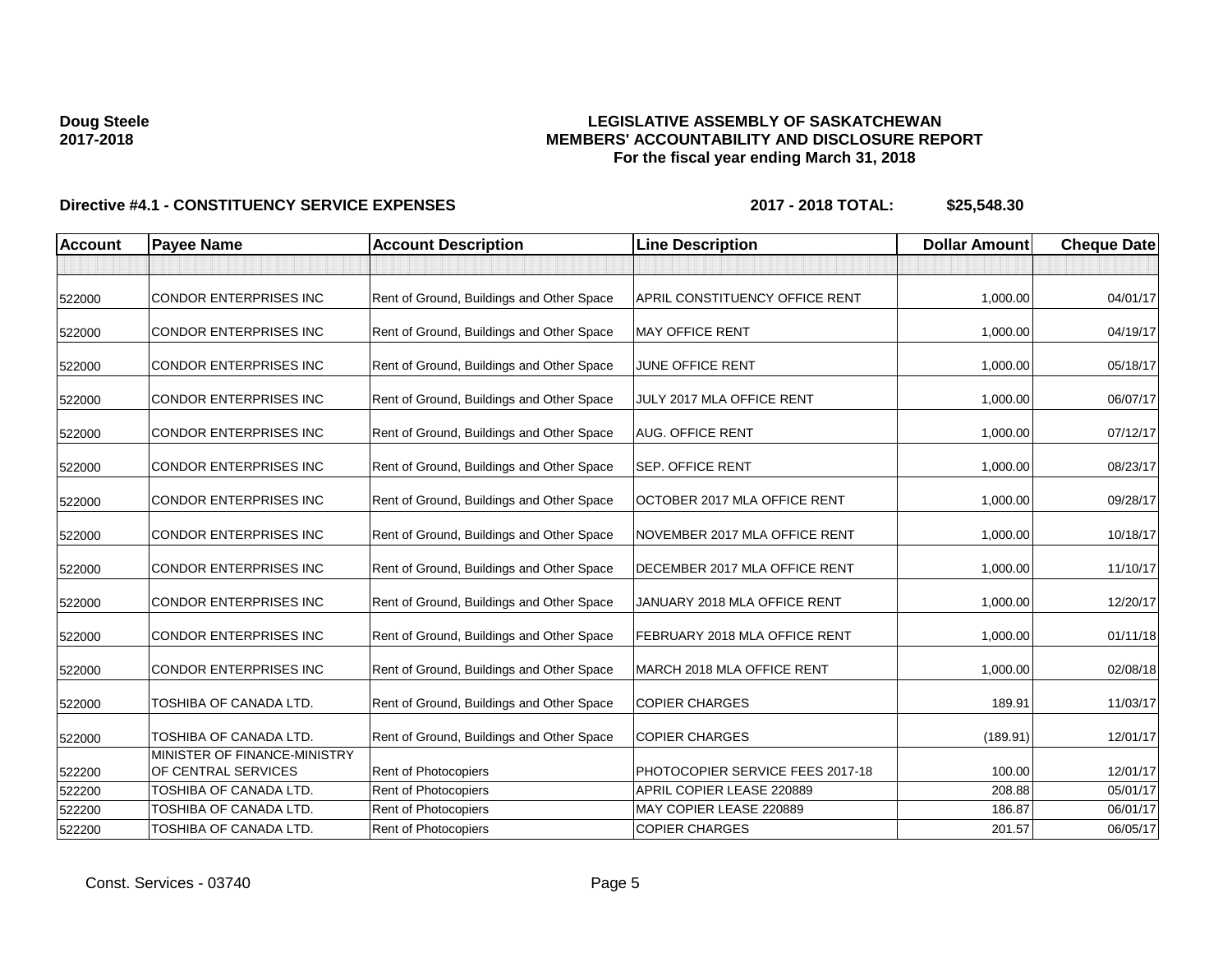## **LEGISLATIVE ASSEMBLY OF SASKATCHEWAN MEMBERS' ACCOUNTABILITY AND DISCLOSURE REPORT For the fiscal year ending March 31, 2018**

| <b>Account</b> | <b>Payee Name</b>                       | <b>Account Description</b>           | <b>Line Description</b>             | <b>Dollar Amount</b> | <b>Cheque Date</b> |
|----------------|-----------------------------------------|--------------------------------------|-------------------------------------|----------------------|--------------------|
|                |                                         |                                      |                                     |                      |                    |
| 522200         | <b>TOSHIBA OF CANADA LTD.</b>           | Rent of Photocopiers                 | JULY COPIER LEASE 220889            | 206.81               | 07/06/17           |
| 522200         | TOSHIBA OF CANADA LTD.                  | Rent of Photocopiers                 | <b>COPIER CHARGES</b>               | 165.59               | 08/04/17           |
| 522200         | TOSHIBA OF CANADA LTD.                  | Rent of Photocopiers                 | <b>COPIER CHARGES</b>               | 202.55               | 09/05/17           |
| 522200         | TOSHIBA OF CANADA LTD.                  | Rent of Photocopiers                 | <b>COPIER CHARGES</b>               | 165.59               | 11/01/17           |
| 522200         | <b>TOSHIBA OF CANADA LTD.</b>           | Rent of Photocopiers                 | <b>COPIER CHARGES</b>               | 189.91               | 12/01/17           |
| 522200         | <b>TOSHIBA OF CANADA LTD.</b>           | Rent of Photocopiers                 | <b>COPIER CHARGES</b>               | 165.59               | 12/06/17           |
| 522200         | <b>TOSHIBA OF CANADA LTD.</b>           | Rent of Photocopiers                 | <b>COPIER CHARGES</b>               | 193.87               | 01/05/18           |
| 522200         | TOSHIBA OF CANADA LTD.                  | <b>Rent of Photocopiers</b>          | <b>COPIER CHARGES</b>               | 165.59               | 03/01/18           |
| 522500         | <b>WESTERN FINANCIAL GROUP</b>          | <b>Insurance Premiums</b>            | 2018/19 CYPRHILL02 POLICY RENEWAL   | 708.08               | 03/10/18           |
| 525000         | STEELE, DOUGLAS ALBERT                  | Postal, Courier, Freight and Related | REIMB; POSTAGE/MISC. SUPPLIES       | 89.25                | 06/01/17           |
| 525000         | STEELE, DOUGLAS ALBERT                  | Postal, Courier, Freight and Related | <b>REIMB: POSTAGE</b>               | 36.16                | 06/22/17           |
| 525000         | STEELE, DOUGLAS ALBERT                  | Postal, Courier, Freight and Related | REIMB: POSTAGE/MISC OFFICE SUPPLIES | 16.88                | 09/12/17           |
| 525000         | STEELE, DOUGLAS ALBERT                  | Postal, Courier, Freight and Related | <b>REIMB: POSTAGE</b>               | 89.25                | 12/01/17           |
| 528000         | <b>INTRICATE NETWORKS</b>               | <b>Support Services</b>              | <b>TECHNICAL SERVICES</b>           | 25.18                | 09/15/17           |
| 530300         | <b>MARU GROUP CANADA INC.</b>           | Primary Research/Focus group         | AD HOC CONSULTING - NO GST          | 607.15               | 07/01/17           |
| 530300         | MARU GROUP CANADA INC.                  | Primary Research/Focus group         | AD HOC CONSULTING - NO GST          | 646.74               | 01/01/18           |
| 530300         | MARU GROUP CANADA INC.                  | Primary Research/Focus group         | AD HOC CONSULTING - NO GST          | 632.97               | 03/01/18           |
| 530500         | <b>CABRI HERALD</b>                     | <b>Media Placement</b>               | <b>ADVERTISING</b>                  | 53.00                | 08/08/17           |
| 530500         | <b>CABRI HERALD</b>                     | Media Placement                      | <b>ADVERTISING</b>                  | 53.00                | 09/12/17           |
| 530500         | <b>CABRI HERALD</b>                     | Media Placement                      | <b>ADVERTISING</b>                  | 110.00               | 12/06/17           |
| 530500         | <b>CABRI HERALD</b>                     | Media Placement                      | <b>ADVERTISING</b>                  | 530.00               | 02/08/18           |
| 530500         | <b>EASTEND ECHO</b>                     | <b>Media Placement</b>               | <b>ADVERTISING</b>                  | 15.00                | 12/01/17           |
| 530500         | <b>FABMAR COMMUNICATIONS LTD.</b>       | Media Placement                      | ADVERTISING - NO GST                | 52.16                | 03/01/18           |
| 530500         | <b>FABMAR COMMUNICATIONS LTD.</b>       | <b>Media Placement</b>               | ADVERTISING - NO GST                | 52.16                | 03/01/18           |
| 530500         | <b>GOLDEN WEST BROADCASTING</b><br>LTD. | Media Placement                      | <b>ADVERTISING</b>                  | 139.50               | 08/01/17           |
| 530500         | <b>GOLDEN WEST BROADCASTING</b><br>LTD. | Media Placement                      | ADVERTISING - NO GST                | 80.37                | 03/01/18           |
| 530500         | <b>GOLDEN WEST BROADCASTING</b><br>LTD. | Media Placement                      | <b>ADVERTISING</b>                  | 66.98                | 03/01/18           |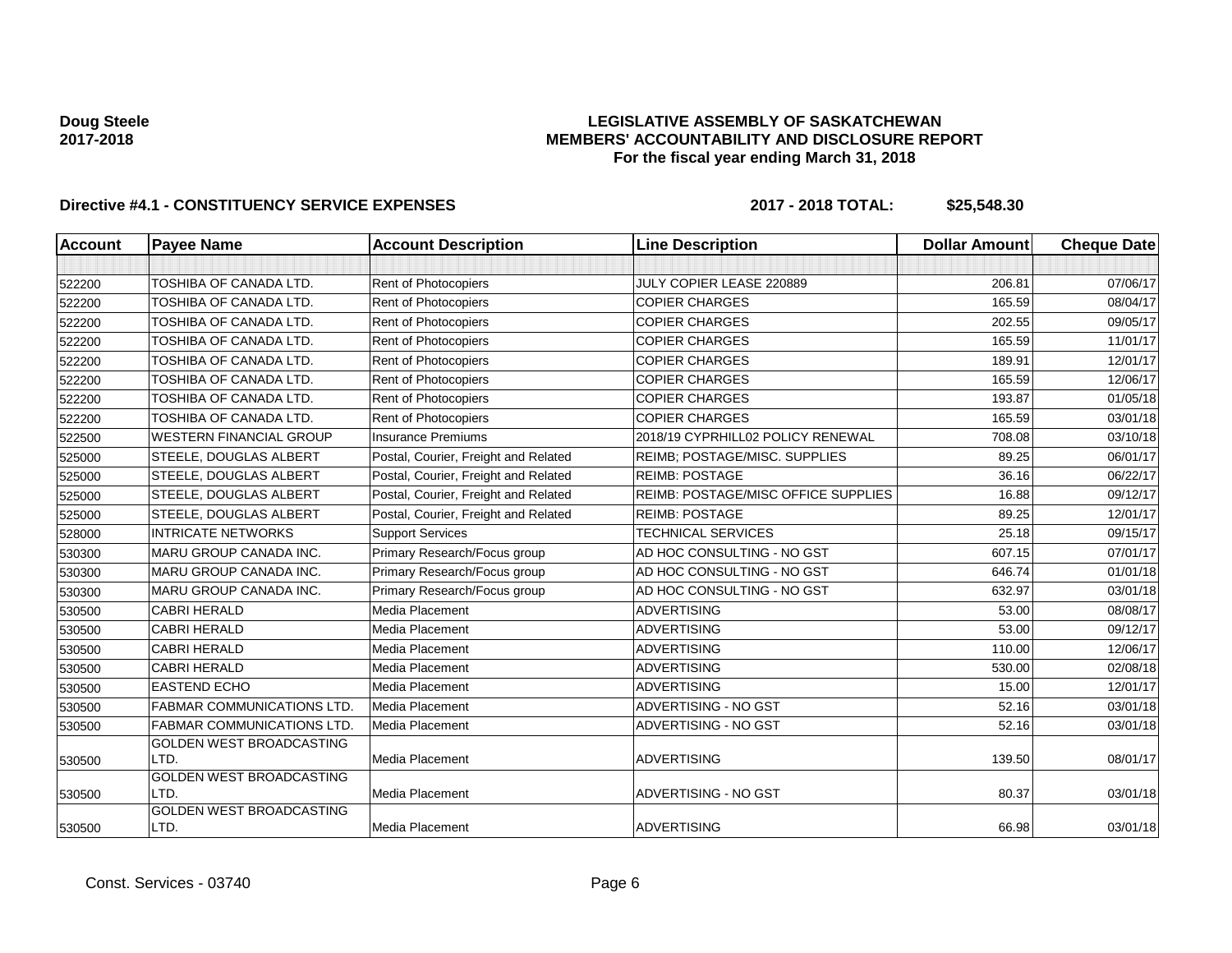## **LEGISLATIVE ASSEMBLY OF SASKATCHEWAN MEMBERS' ACCOUNTABILITY AND DISCLOSURE REPORT For the fiscal year ending March 31, 2018**

| <b>Account</b> | <b>Payee Name</b>                             | <b>Account Description</b> | <b>Line Description</b>       | <b>Dollar Amount</b> | <b>Cheque Date</b> |
|----------------|-----------------------------------------------|----------------------------|-------------------------------|----------------------|--------------------|
|                |                                               |                            |                               |                      |                    |
|                | <b>GOLDEN WEST BROADCASTING</b>               |                            |                               |                      |                    |
| 530500         | LTD.                                          | Media Placement            | ADVERTISING - NO GST          | 34.23                | 03/01/18           |
| 530500         | HARVARD BROADCASTING INC.                     | Media Placement            | <b>ADVERTISING</b>            | 159.70               | 03/01/18           |
| 530500         | <b>JAMAC PUBLISHING LTD.</b>                  | Media Placement            | <b>ADVERTISING</b>            | 54.60                | 06/14/17           |
| 530500         | <b>JAMAC PUBLISHING LTD.</b>                  | Media Placement            | <b>ADVERTISING</b>            | 54.60                | 07/05/17           |
| 530500         | <b>JAMAC PUBLISHING LTD.</b>                  | Media Placement            | <b>ADVERTISING</b>            | 54.60                | 08/09/17           |
| 530500         | <b>JAMAC PUBLISHING LTD.</b>                  | Media Placement            | ADVERTISING - NO GST D.STEELE | 58.60                | 10/01/17           |
| 530500         | <b>JAMAC PUBLISHING LTD.</b>                  | Media Placement            | <b>ADVERTISING</b>            | 77.90                | 11/15/17           |
| 530500         | JAMAC PUBLISHING LTD.                         | Media Placement            | <b>ADVERTISING</b>            | 75.00                | 12/01/17           |
| 530500         | <b>JAMAC PUBLISHING LTD.</b>                  | Media Placement            | <b>ADVERTISING</b>            | 103.50               | 12/20/17           |
| 530500         | JAMAC PUBLISHING LTD.                         | Media Placement            | <b>ADVERTISING</b>            | 69.50                | 02/01/18           |
| 530500         | <b>JAMAC PUBLISHING LTD.</b>                  | Media Placement            | <b>ADVERTISING</b>            | 77.90                | 03/01/18           |
| 530500         | <b>JAMAC PUBLISHING LTD.</b>                  | Media Placement            | <b>ADVERTISING</b>            | 75.00                | 03/14/18           |
|                | JIM PATTISON BROADCAST                        |                            |                               |                      |                    |
| 530500         | <b>GROUP</b>                                  | Media Placement            | <b>ADVERTISING</b>            | 72.14                | 03/01/18           |
| 530500         | <b>JIM PATTISON BROADCAST</b><br><b>GROUP</b> | Media Placement            | <b>ADVERTISING</b>            | 69.07                | 03/01/18           |
|                | KREATIVE KIDZ EARLY LEARNING                  |                            |                               |                      |                    |
| 530500         | <b>CENTRE INC</b>                             | <b>Media Placement</b>     | <b>ADVERTISING</b>            | 75.00                | 10/01/17           |
| 530500         | <b>MAPLE CREEK NEWS TIMES</b>                 | Media Placement            | <b>ADVERTISING</b>            | 200.00               | 05/01/17           |
| 530500         | <b>MAPLE CREEK NEWS TIMES</b>                 | Media Placement            | <b>ADVERTISING</b>            | 25.00                | 08/01/17           |
| 530500         | <b>MAPLE CREEK NEWS TIMES</b>                 | Media Placement            | <b>ADVERTISING</b>            | 42.00                | 09/01/17           |
| 530500         | <b>MAPLE CREEK NEWS TIMES</b>                 | Media Placement            | <b>ADVERTISING</b>            | 65.60                | 10/01/17           |
| 530500         | <b>MAPLE CREEK NEWS TIMES</b>                 | Media Placement            | <b>ADVERTISING</b>            | 20.00                | 11/01/17           |
| 530500         | <b>MAPLE CREEK NEWS TIMES</b>                 | Media Placement            | <b>ADVERTISING</b>            | 35.00                | 12/01/17           |
| 530500         | <b>MAPLE CREEK NEWS TIMES</b>                 | Media Placement            | <b>ADVERTISING</b>            | 82.00                | 01/01/18           |
| 530500         | <b>MAPLE CREEK NEWS TIMES</b>                 | Media Placement            | <b>ADVERTISING</b>            | 65.60                | 03/31/18           |
| 530500         | <b>MEDICINE HAT NEWS</b>                      | Media Placement            | <b>ADVERTISING</b>            | 290.00               | 05/01/17           |
| 530500         | <b>MEDICINE HAT NEWS</b>                      | Media Placement            | <b>ADVERTISING</b>            | 58.00                | 07/01/17           |
| 530500         | <b>MEDICINE HAT NEWS</b>                      | Media Placement            | <b>ADVERTISING</b>            | 290.00               | 08/01/17           |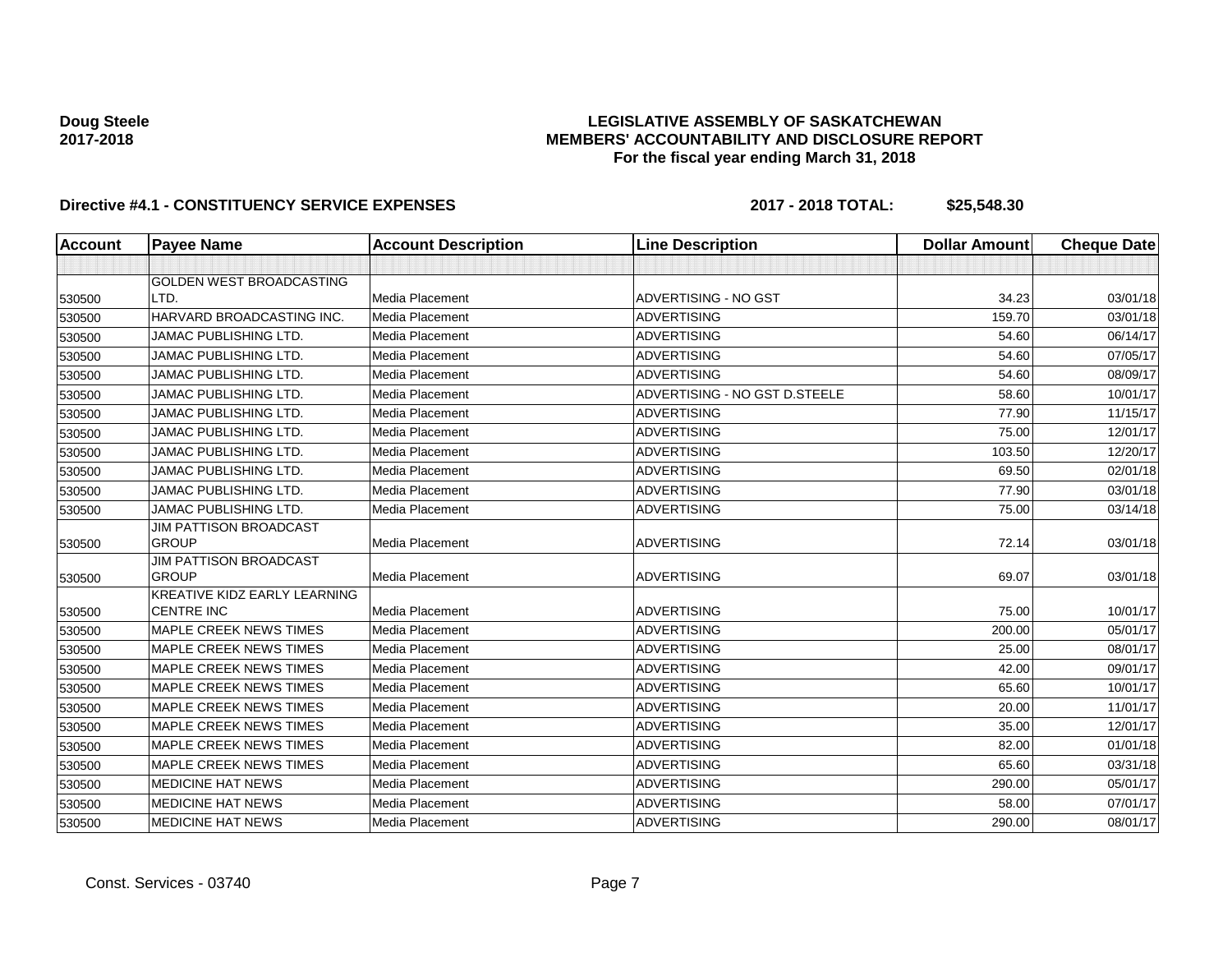## **LEGISLATIVE ASSEMBLY OF SASKATCHEWAN MEMBERS' ACCOUNTABILITY AND DISCLOSURE REPORT For the fiscal year ending March 31, 2018**

| <b>Account</b> | <b>Payee Name</b>                              | <b>Account Description</b>                                               | <b>Line Description</b>                        | <b>Dollar Amount</b> | <b>Cheque Date</b> |
|----------------|------------------------------------------------|--------------------------------------------------------------------------|------------------------------------------------|----------------------|--------------------|
|                |                                                |                                                                          |                                                |                      |                    |
| 530500         | <b>MEDICINE HAT NEWS</b>                       | Media Placement                                                          | <b>ADVERTISING</b>                             | 55.00                | 12/01/17           |
| 530500         | <b>MEDICINE HAT NEWS</b>                       | Media Placement                                                          | <b>ADVERTISING</b>                             | 97.50                | 01/01/18           |
| 530500         | RAWLCO RADIO LTD.                              | Media Placement                                                          | <b>ADVERTISING</b>                             | 76.74                | 03/01/18           |
| 530500         | RAWLCO RADIO LTD.                              | Media Placement                                                          | <b>ADVERTISING</b>                             | 76.74                | 03/01/18           |
| 530500         | RAWLCO RADIO LTD.                              | Media Placement                                                          | <b>ADVERTISING</b>                             | 116.65               | 03/01/18           |
| 530500         | RAWLCO RADIO LTD.                              | Media Placement                                                          | <b>ADVERTISING</b>                             | 104.37               | 03/01/18           |
| 530500         | <b>RENO READER</b>                             | Media Placement                                                          | <b>ADVERTISING</b>                             | 220.00               | 03/01/18           |
| 530500         | SHAUNAVON STANDARD                             | Media Placement                                                          | <b>ADVERTISING</b>                             | 60.00                | 07/01/17           |
| 530500         | <b>SHAUNAVON STANDARD</b>                      | Media Placement                                                          | <b>ADVERTISING</b>                             | 189.00               | 08/01/17           |
| 530500         | SHAUNAVON STANDARD                             | Media Placement                                                          | <b>ADVERTISING</b>                             | 35.00                | 11/01/17           |
| 530500         | <b>SHAUNAVON STANDARD</b>                      | Media Placement                                                          | <b>ADVERTISING</b>                             | 35.00                | 12/01/17           |
| 530500         | <b>SHAUNAVON STANDARD</b>                      | Media Placement                                                          | <b>ADVERTISING</b>                             | 45.00                | 01/01/18           |
| 530500         | SHAUNAVON STANDARD                             | Media Placement                                                          | <b>ADVERTISING</b>                             | 39.15                | 01/01/18           |
| 530500         | STEWART-LOOV, LUCILLE                          | Media Placement                                                          | <b>ADVERTISING</b>                             | 195.00               | 12/01/17           |
| 530500         | STEWART-LOOV, LUCILLE                          | Media Placement                                                          | <b>ADVERTISING</b>                             | 295.00               | 01/11/18           |
| 530500         | <b>WESTERN PRODUCER</b><br><b>PUBLICATIONS</b> | Media Placement                                                          | <b>ADVERTISING</b>                             | 87.57                | 03/07/18           |
| 542000         | <b>WEDRICK, TWILA</b>                          | Travel                                                                   | C.A. TRAVEL SEP 4-OCT 5, 2017                  | 397.46               | 12/01/17           |
| 542000         | <b>WEDRICK, TWILA</b>                          | Travel                                                                   | C.A. TRAVEL MARCH 12 & 26, 2018                | 196.40               | 03/26/18           |
| 543201         | STEELE, DOUGLAS ALBERT                         | Deputy Minister/Ministry Head Business<br><b>Expenses - Refreshments</b> | <b>STUDENT DRINKS</b>                          | 23.32                | 05/02/17           |
| 550100         | SIGN HERE SIGNS & PRINTING                     | <b>Printed Forms</b>                                                     | <b>BUSINESS CARDS NO GST</b>                   | 106.68               | 05/01/17           |
| 550200         | <b>BURSTALL MAINSTREETER</b>                   | Books, Mags and Ref Materials                                            | SUBSCRIPTION DOUG STEELE, MLA                  | 130.00               | 01/03/18           |
| 550200         | <b>LEADER NEWS</b>                             | Books, Mags and Ref Materials                                            | SUBSCRIPTION-NO GST STEELE                     | 28.00                | 09/01/17           |
| 550200         | MAPLE CREEK NEWS TIMES                         | Books, Mags and Ref Materials                                            | STEELE 1YR RENEWAL-NO GST                      | 47.00                | 03/01/18           |
| 550200         | <b>SHAUNAVON STANDARD</b>                      | Books, Mags and Ref Materials                                            | DOUG STEELE MLA SUBSCRIPTION<br><b>RENEWAL</b> | 38.00                | 03/12/18           |
| 555000         | <b>STAPLES BUSINESS DEPOT</b>                  | Other Material and Supplies                                              | OFFICE SUPPLIES 105714                         | 28.58                | 05/01/17           |
| 555000         | <b>STAPLES BUSINESS DEPOT</b>                  | Other Material and Supplies                                              | FURNITURE/OFF.SUPP. 63578                      | 37.13                | 05/12/17           |
| 555000         | <b>STAPLES BUSINESS DEPOT</b>                  | Other Material and Supplies                                              | 105714 MISC. & OFFICE SUPPLIES                 | 79.49                | 06/13/17           |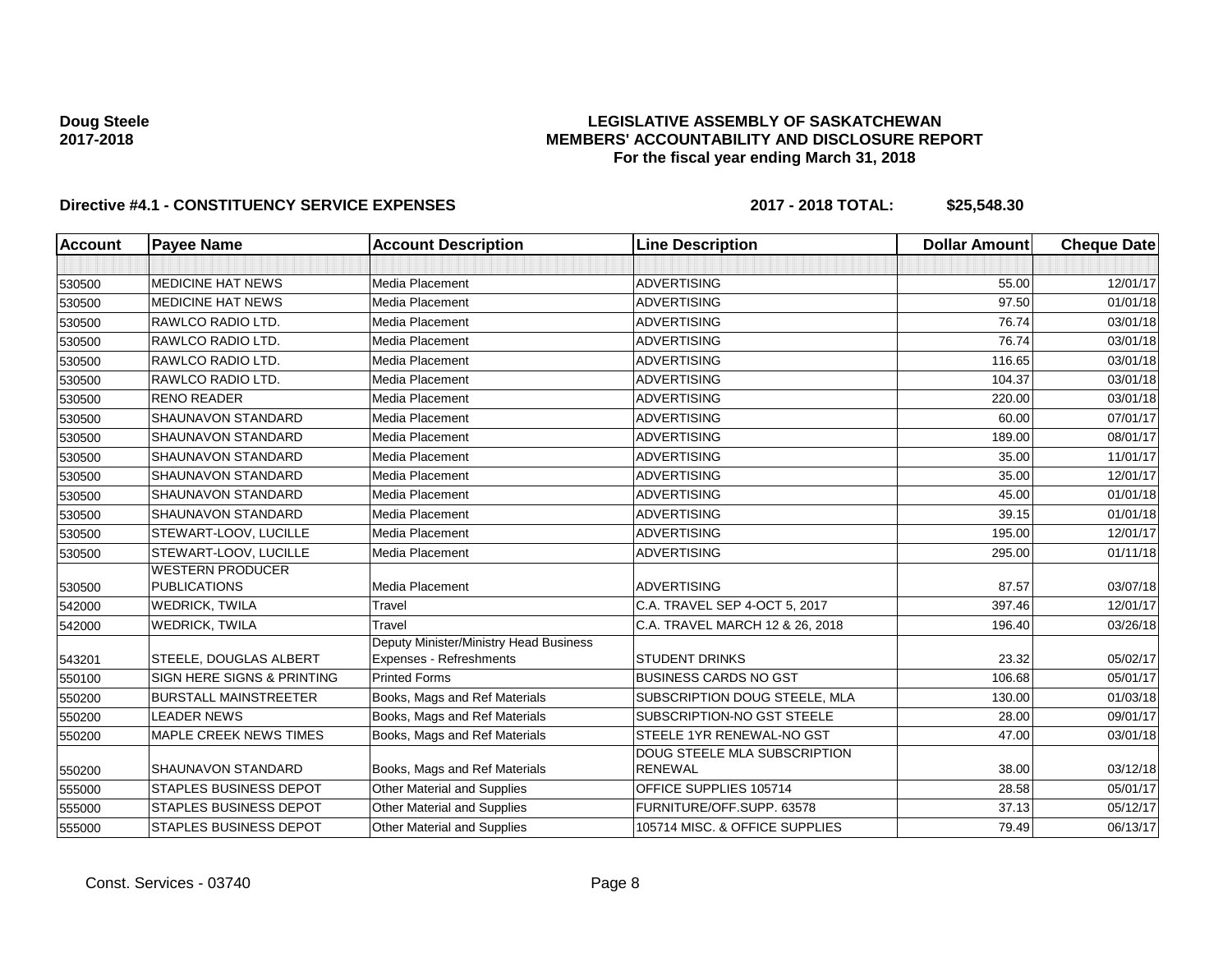### **LEGISLATIVE ASSEMBLY OF SASKATCHEWAN MEMBERS' ACCOUNTABILITY AND DISCLOSURE REPORT For the fiscal year ending March 31, 2018**

| <b>Account</b> | <b>Payee Name</b>                   | <b>Account Description</b>           | <b>Line Description</b>                    | <b>Dollar Amount</b> | <b>Cheque Date</b> |
|----------------|-------------------------------------|--------------------------------------|--------------------------------------------|----------------------|--------------------|
|                |                                     |                                      |                                            |                      |                    |
| 555000         | <b>STAPLES BUSINESS DEPOT</b>       | Other Material and Supplies          | 105714 OFFICE SUPPLIES                     | 58.64                | 09/01/17           |
| 555000         | <b>STAPLES BUSINESS DEPOT</b>       | Other Material and Supplies          | 105714 OFFICE SUPPLIES                     | 143.18               | 12/14/17           |
| 555000         | <b>STAPLES BUSINESS DEPOT</b>       | Other Material and Supplies          | OFFICE SUPPLIES 105714                     | 47.55                | 02/02/18           |
|                |                                     |                                      | <b>ANTI-VIRUS SOFTWARE/OFFICE</b>          |                      |                    |
| 555000         | <b>STAPLES BUSINESS DEPOT</b>       | Other Material and Supplies          | <b>SUPPLIES</b>                            | 68.73                | 03/26/18           |
| 555000         | <b>STEELE, DOUGLAS ALBERT</b>       | Other Material and Supplies          | REIMB; POSTAGE/MISC. SUPPLIES              | 22.16                | 06/01/17           |
| 555000         | <b>STEELE, DOUGLAS ALBERT</b>       | Other Material and Supplies          | <b>REIMB: OFFICE SUPPLIES</b>              | 82.80                | 08/24/17           |
| 555000         | STEELE, DOUGLAS ALBERT              | Other Material and Supplies          | <b>REIMB: OFFICE SUPPLIES</b>              | 11.10                | 08/25/17           |
| 555000         | <b>STEELE, DOUGLAS ALBERT</b>       | Other Material and Supplies          | <b>REIMB: POSTAGE/MISC OFFICE SUPPLIES</b> | 17.62                | 09/12/17           |
| 555000         | STEELE, DOUGLAS ALBERT              | Other Material and Supplies          | <b>REIMB: MISC OFFICE SUPPLIES</b>         | 16.50                | 12/01/17           |
| 555000         | STEELE, DOUGLAS ALBERT              | Other Material and Supplies          | REIMB: MISC OFFICE SUPPLIES/VACUUMN        | 34.36                | 02/14/18           |
| 555000         | STEELE, DOUGLAS ALBERT              | Other Material and Supplies          | <b>REIMB: MISC OFFICE SUPPLIES</b>         | 11.08                | 03/01/18           |
| 555000         | STEELE, DOUGLAS ALBERT              | Other Material and Supplies          | <b>REIMB: MISC. &amp; OFFICE SUPPLIES</b>  | 22.19                | 03/01/18           |
|                | <b>ENGEL'S CUSTOM FRAMING &amp;</b> |                                      |                                            |                      |                    |
| 555080         | TROPHIES/ELEAT VAC SALES 2          | Other Misc Material and Supplies     | <b>FRAMING COST</b>                        | 318.00               | 05/01/17           |
| 564300         | <b>STAPLES BUSINESS DEPOT</b>       | Computer Hardware - Exp.             | CHAIR/COMP.MONITOR CUST, 105714            | 166.41               | 06/01/17           |
|                |                                     |                                      | <b>ANTI-VIRUS SOFTWARE/OFFICE</b>          |                      |                    |
| 564600         | <b>STAPLES BUSINESS DEPOT</b>       | Computer Software - Exp              | <b>SUPPLIES</b>                            | 31.65                | 03/26/18           |
| 565200         | <b>STAPLES BUSINESS DEPOT</b>       | Office Furniture and Equipment - Exp | FURNITURE/OFF.SUPP. 63578                  | 254.36               | 05/12/17           |
| 565200         | STAPLES BUSINESS DEPOT              | Office Furniture and Equipment - Exp | CHAIR/COMP.MONITOR CUST. 105714            | 254.23               | 06/01/17           |
| 565200         | <b>STAPLES BUSINESS DEPOT</b>       | Office Furniture and Equipment - Exp | 105714 FILING CABINET                      | 612.43               | 03/01/18           |
| 565200         | STEELE, DOUGLAS ALBERT              | Office Furniture and Equipment - Exp | REIMB: MISC OFFICE SUPPLIES/VACUUMN        | 94.34                | 02/14/18           |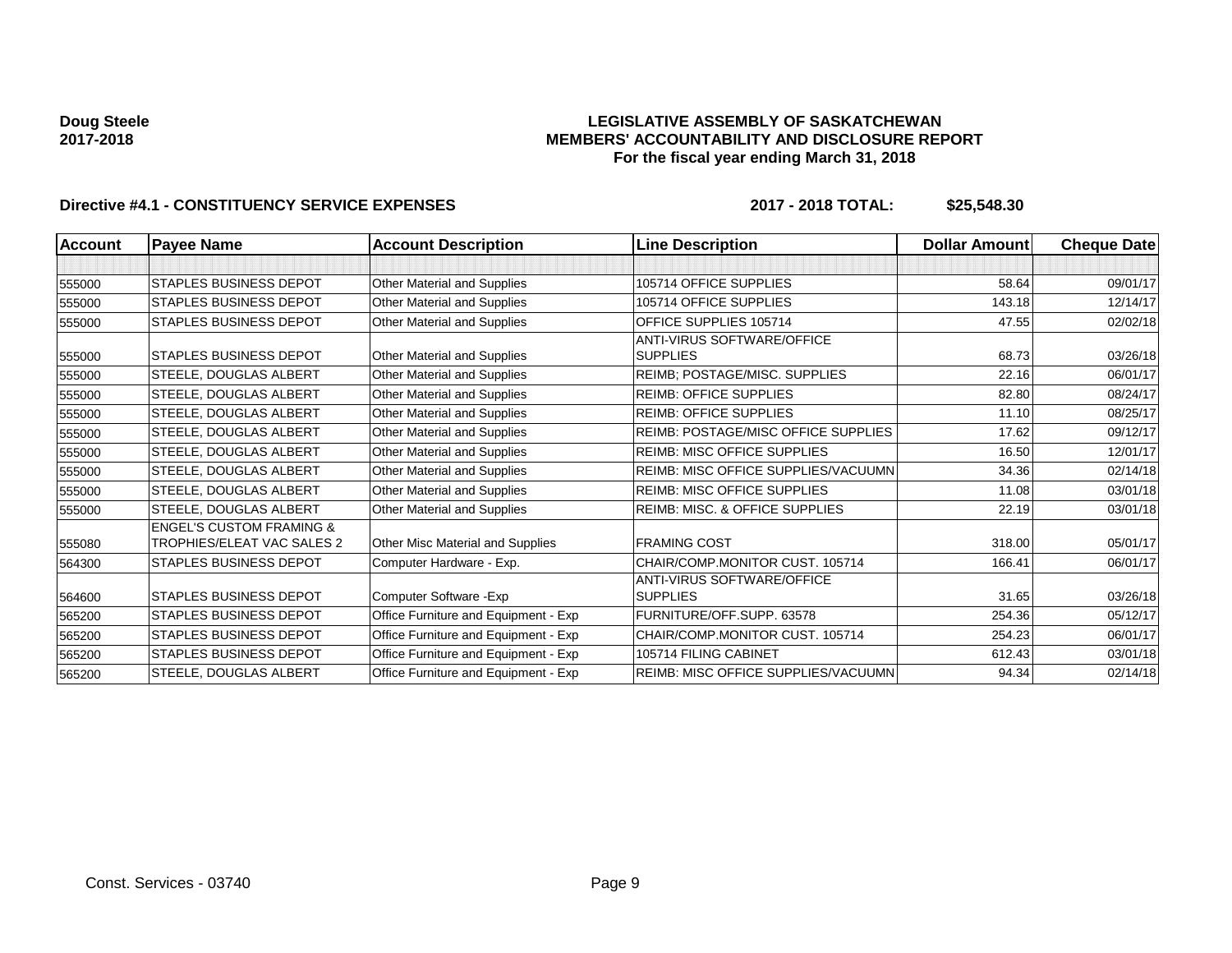## **LEGISLATIVE ASSEMBLY OF SASKATCHEWAN MEMBERS' ACCOUNTABILITY AND DISCLOSURE REPORT For the fiscal year ending March 31, 2018**

# Directive #6 - CONSTITUENCY ASSISTANT EXPENSES 2017 - 2018 TOTAL: \$46,156.39

| <b>Account</b> | <b>Payee Name</b>       | <b>Account Description</b> | <b>Dollar Amount</b> | <b>Cheque Date</b> |
|----------------|-------------------------|----------------------------|----------------------|--------------------|
|                |                         |                            |                      |                    |
| 513000         | <b>WEDRICK, TWILA D</b> | Out-of-Scope Permanent     | 2,120.21             | 04/11/17           |
| 513000         | <b>WEDRICK, TWILA D</b> | Out-of-Scope Permanent     | $-2,120.21$          | 04/11/17           |
| 513000         | WEDRICK, TWILA D        | Out-of-Scope Permanent     | 1,750.00             | 04/25/17           |
| 513000         | WEDRICK, TWILA D        | Out-of-Scope Permanent     | 1,575.00             | 05/09/17           |
| 513000         | WEDRICK, TWILA D        | Out-of-Scope Permanent     | 1,750.00             | 05/24/17           |
| 513000         | WEDRICK, TWILA D        | Out-of-Scope Permanent     | 1,750.00             | 06/06/17           |
| 513000         | WEDRICK, TWILA D        | Out-of-Scope Permanent     | 1750                 | 06/20/17           |
| 513000         | WEDRICK, TWILA D        | Out-of-Scope Permanent     | 1,750.00             | 07/05/17           |
| 513000         | <b>WEDRICK, TWILA D</b> | Out-of-Scope Permanent     | 1750                 | 07/18/17           |
| 513000         | WEDRICK, TWILA D        | Out-of-Scope Permanent     | 1,500.00             | 08/01/17           |
| 513000         | <b>WEDRICK, TWILA D</b> | Out-of-Scope Permanent     | 1,575.00             | 08/15/17           |
| 513000         | WEDRICK, TWILA D        | Out-of-Scope Permanent     | 1,750.00             | 08/29/17           |
| 513000         | <b>WEDRICK, TWILA D</b> | Out-of-Scope Permanent     | 1,750.00             | 09/12/17           |
| 513000         | <b>WEDRICK, TWILA D</b> | Out-of-Scope Permanent     | 1750                 | 09/26/17           |
| 513000         | <b>WEDRICK, TWILA D</b> | Out-of-Scope Permanent     | 1,750.00             | 10/11/17           |
| 513000         | <b>WEDRICK, TWILA D</b> | Out-of-Scope Permanent     | 1,650.00             | 10/24/17           |
| 513000         | <b>WEDRICK, TWILA D</b> | Out-of-Scope Permanent     | 1,750.00             | 11/07/17           |
| 513000         | WEDRICK, TWILA D        | Out-of-Scope Permanent     | 1,750.00             | 11/21/17           |
| 513000         | WEDRICK, TWILA D        | Out-of-Scope Permanent     | 1,750.00             | 12/05/17           |
| 513000         | <b>WEDRICK, TWILA D</b> | Out-of-Scope Permanent     | 1,750.00             | 12/19/17           |
| 513000         | WEDRICK, TWILA D        | Out-of-Scope Permanent     | 1750                 | 01/03/18           |
| 513000         | <b>WEDRICK, TWILA D</b> | Out-of-Scope Permanent     | 1,750.00             | 01/16/18           |
| 513000         | WEDRICK, TWILA D        | Out-of-Scope Permanent     | 1,750.00             | 02/01/18           |
| 513000         | WEDRICK, TWILA D        | Out-of-Scope Permanent     | 1,750.00             | 02/13/18           |
| 513000         | <b>WEDRICK, TWILA D</b> | Out-of-Scope Permanent     | 1,750.00             | 03/01/18           |
| 513000         | <b>WEDRICK, TWILA D</b> | Out-of-Scope Permanent     | 1750                 | 03/13/18           |
| 513000         | <b>WEDRICK, TWILA D</b> | Out-of-Scope Permanent     | 1300                 | 03/27/18           |
| 513000         | WEDRICK, TWILA D        | Out-of-Scope Permanent     | 1510.5               | 04/10/18           |
| 514000         | HOLIZKI, KIMBERLEY      | Casual/Term                | 980.91               | 12/14/17           |